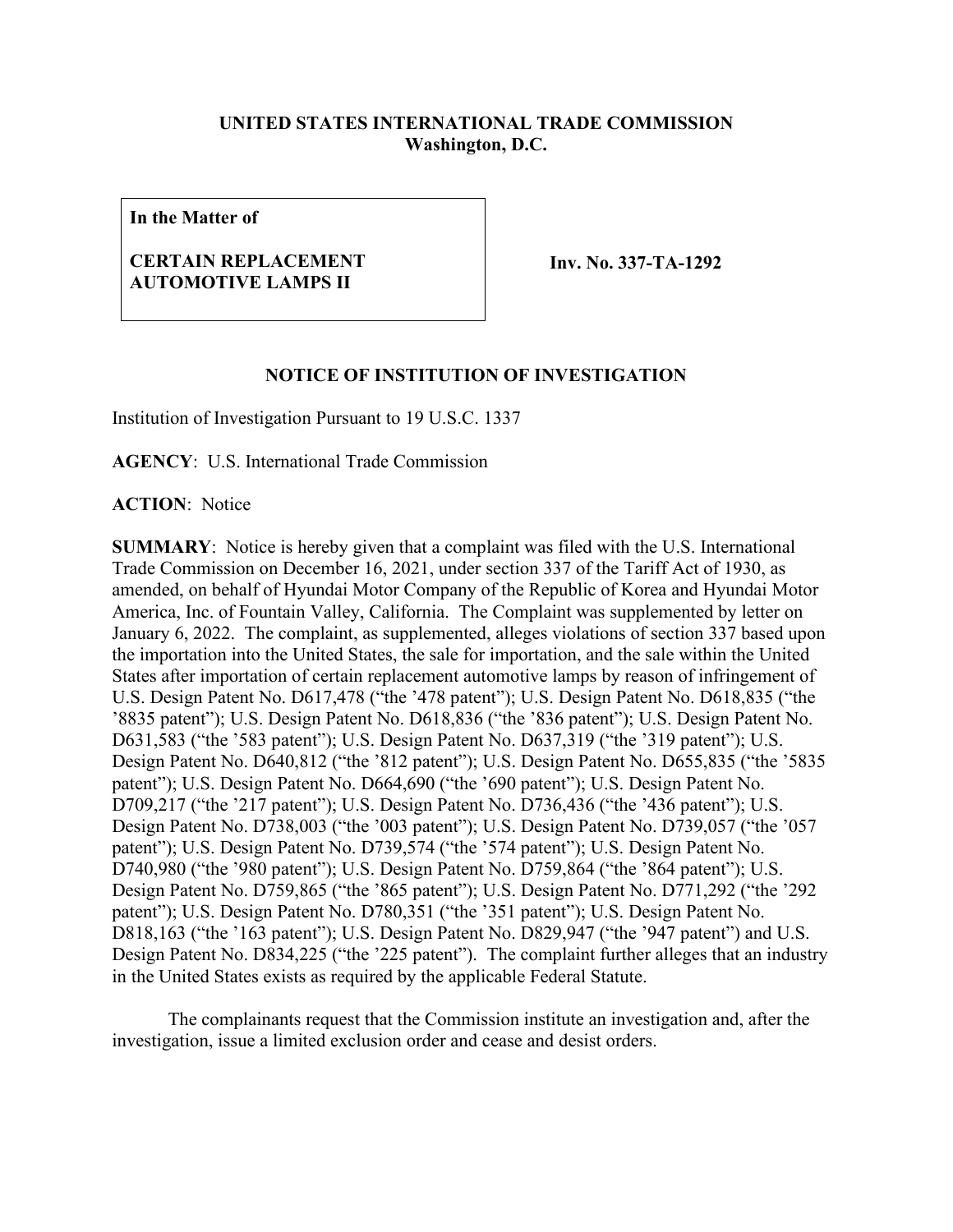**ADDRESSES**: The complaint, except for any confidential information contained therein, may be viewed on the Commission's electronic docket (EDIS) at [https://edis.usitc.gov.](https://edis.usitc.gov/) For help accessing EDIS, please email  $EDIS3Help@usite.gov$ . Hearing impaired individuals are advised that information on this matter can be obtained by contacting the Commission's TDD terminal on (202) 205-1810. Persons with mobility impairments who will need special assistance in gaining access to the Commission should contact the Office of the Secretary at (202) 205-2000. General information concerning the Commission may also be obtained by accessing its internet server at [https://www.usitc.gov.](https://www.usitc.gov/)

**FOR FURTHER INFORMATION CONTACT**: Jessica Mullan, Office of the Secretary, Docket Services Division, U.S. International Trade Commission, telephone (202) 205-1802.

## **SUPPLEMENTARY INFORMATION**:

**AUTHORITY**: The authority for institution of this investigation is contained in section 337 of the Tariff Act of 1930, as amended, 19 U.S.C. 1337, and in section 210.10 of the Commission's Rules of Practice and Procedure, 19 C.F.R. 210.10 (2021).

**SCOPE OF INVESTIGATION**: Having considered the complaint, the U.S. International Trade Commission, on January 18, 2022, **ORDERED THAT** –

(1) Pursuant to subsection (b) of section 337 of the Tariff Act of 1930, as amended, an investigation be instituted to determine whether there is a violation of subsection (a)(1)(B) of section 337 in the importation into the United States, the sale for importation, or the sale within the United States after importation of certain products identified in paragraph (2) by reason of infringement of one or more of the claim of the '478 patent; the claim of the '8835 patent; the claim of the '836 patent; the claim of the '583 patent; the claim of the '319 patent; the claim of the '812 patent; the claim of the '5835 patent; the claim of the '690 patent; the claim of the '217 patent; the claim of the '436 patent; the claim of the '003 patent; the claim of the '057 patent; the claim of the '574 patent; the claim of the '980 patent; the claim of the '864 patent; the claim of the '865 patent; the claim of the '292 patent; the claim of the '351 patent; the claim of the '163 patent; the claim of the '947 patent; and the claim of the '225 patent, and whether an industry in the United States exists as required by subsection (a)(2) of section 337;

(2) Pursuant to section 210.10(b)(1) of the Commission's Rules of Practice and Procedure, 19 C.F.R. 210.10(b)(1), the plain language description of the accused products or category of accused products, which defines the scope of the investigation, is "replacement automotive headlamps and taillamps for certain Hyundai-branded automobiles";

(3) For the purpose of the investigation so instituted, the following are hereby named as parties upon which this notice of investigation shall be served:

(a) The complainants are:

Hyundai Motor Company 12, Heolleung-ro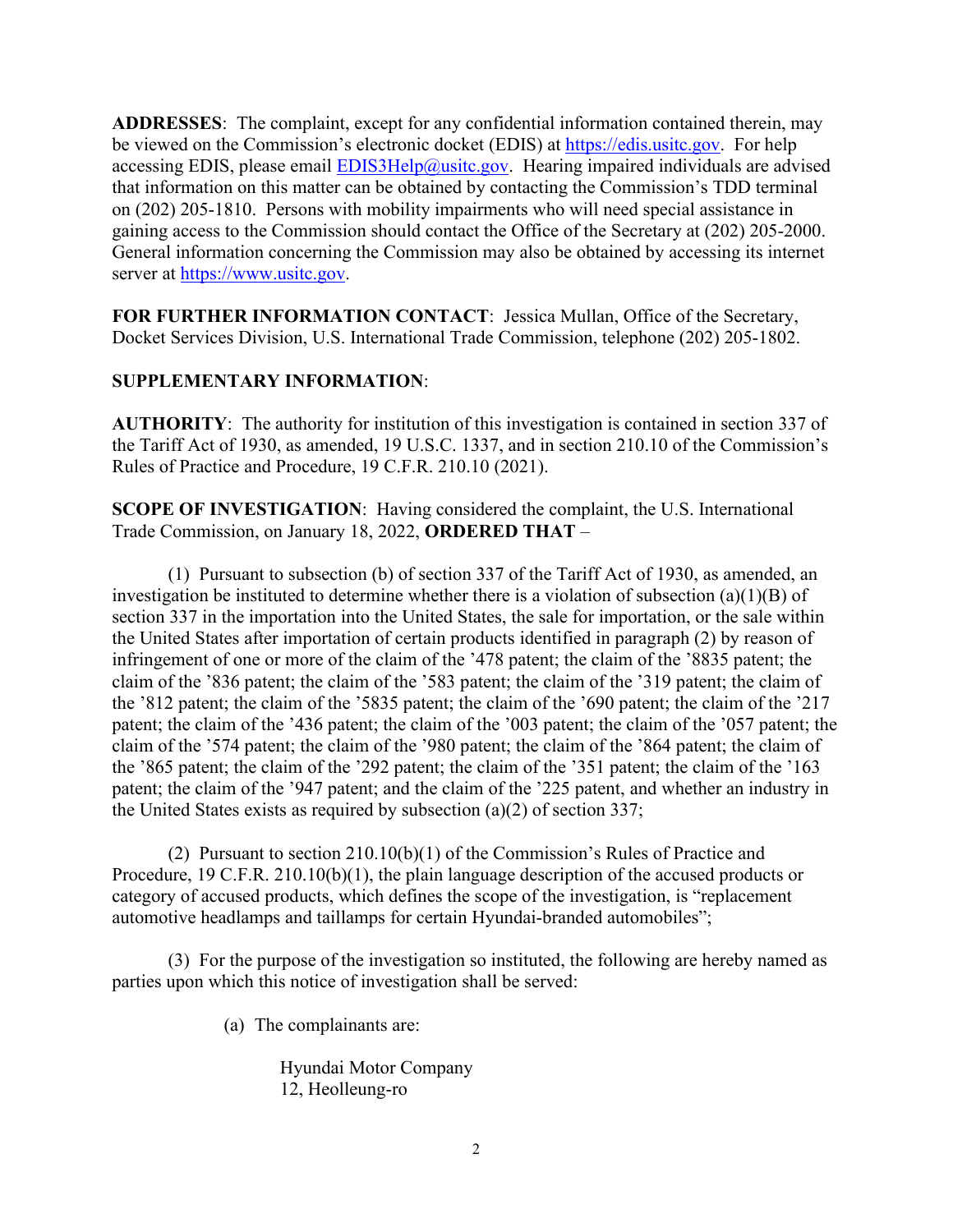Seocho-gu, Seoul 06797 Republic of Korea

Hyundai Motor America, Inc. 10550 Talbert Avenue Fountain Valley, CA 92708

(b) The respondents are the following entities alleged to be in violation of section 337, and are the parties upon which the complaint is to be served:

> TYC Brother Industrial Co., Ltd. No. 72-2, Shin-Leh Road An-Ping Industrial District Tainan, Taiwan 70248

Genera Corporation (dba. TYC Genera) 2800 Saturn Street Brea, CA 92821

LKQ Corporation 500 West Madison Street Suite 2800 Chicago, IL 60661

Keystone Automotive Industries, Inc. 44 Tunkhannock Avenue Exeter, PA 18643

(4) For the investigation so instituted, the Chief Administrative Law Judge, U.S. International Trade Commission, shall designate the presiding Administrative Law Judge.

The Office of Unfair Import Investigations will not participate as a party in this investigation.

Responses to the complaint and the notice of investigation must be submitted by the named respondents in accordance with section 210.13 of the Commission's Rules of Practice and Procedure, 19 C.F.R. 210.13. Pursuant to 19 C.F.R. 201.16(e) and 210.13(a), as amended in 85 Fed. Reg. 15798 (March 19, 2020), such responses will be considered by the Commission if received not later than 20 days after the date of service by the complainants of the complaint and the notice of investigation. Extensions of time for submitting responses to the complaint and the notice of investigation will not be granted unless good cause therefor is shown.

Failure of a respondent to file a timely response to each allegation in the complaint and in this notice may be deemed to constitute a waiver of the right to appear and contest the allegations of the complaint and this notice, and to authorize the administrative law judge and the Commission, without further notice to the respondent, to find the facts to be as alleged in the